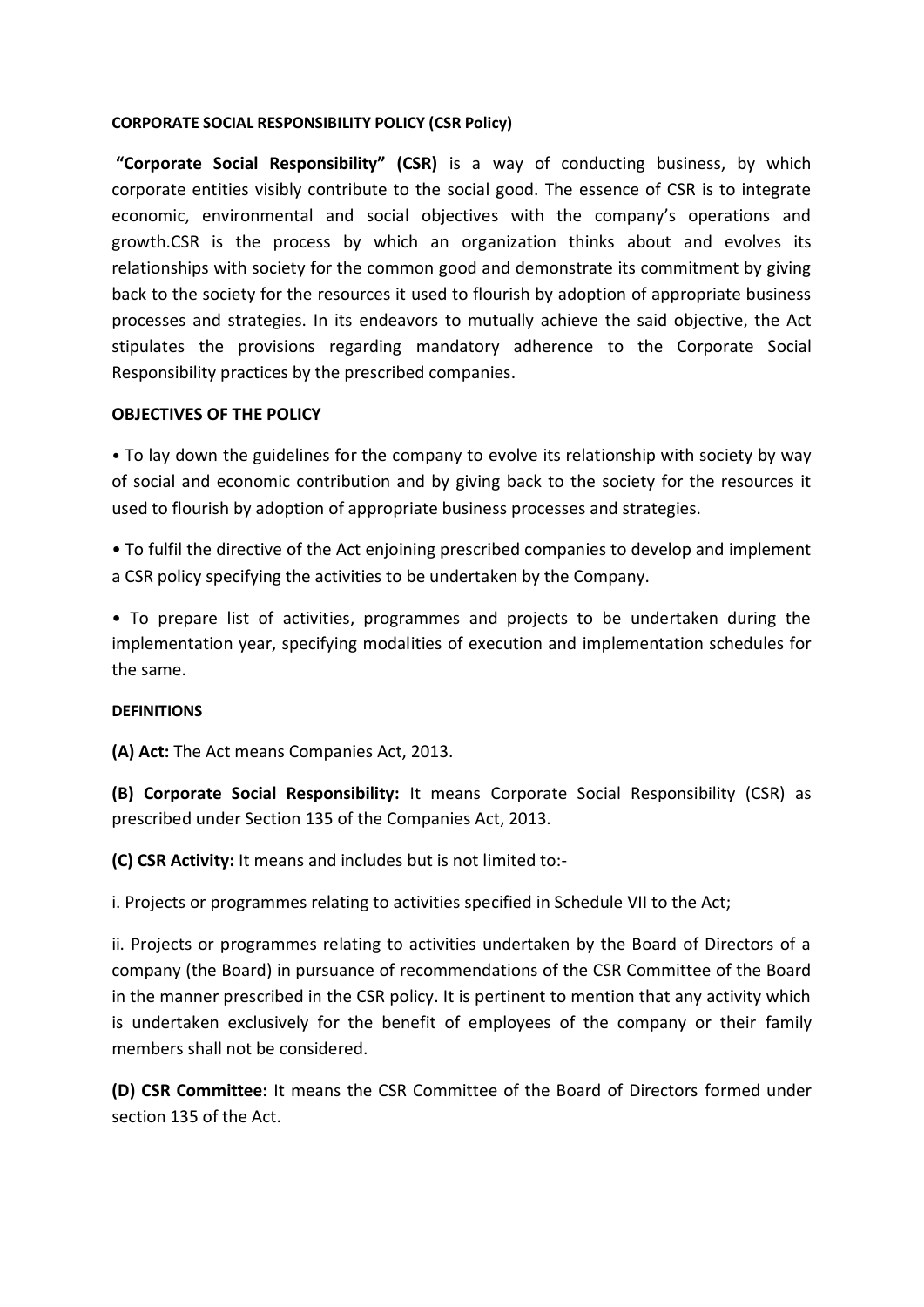# **(E) Net profit:**

It shall mean the net profit as defined in the Companies (Corporate Social Responsibility Policy) Rules, 2014.

# **(F) Average Net profit:**

It shall be calculated in accordance with the provisions of Section 198 of the Companies Act, 2013.

## **CSR activities**

The poor and needy sections of the society living in different parts of India would be considered as per the recommendations of the CSR Committee. The areas where the company shall extend its CSR activities which are approved by the Board of Directors shall be as follows:

I.Child rights and Child Development

II.Empowerment of women

III.Education Facilities, Infrastructures and programmes

IV.Health Facilities , Infrastructures and programmes

V.Development and Welfare Divyangjan-People with Disabilities (PwDs).

VI.Welfare and Empowerment of Old Aged Persons.

- VII.Environment Conservation and Protection
- VIII.Liquid and Solid waste Management
	- IX.Livelihood upliftment, Skill Development and Employment Generation.

X.General Social Development, Empowerment and Welfare Objectives

The list is an illustrative list and not exhaustive. The Board of Directors of the company may on the recommendation of the CSR Committee undertake any CSR activity apart from the list but within the scope of the activities mentioned in Schedule VII of the Act.

### **COMPLIANCE, MONITORING AND REPORTING**

Compliance with this policy will be continuously monitored by the CSR Committee at its meeting(s), subject to annual review by the Board of Directors.

The Contents of this policy shall be disclosed in the Board report and placed on the Company's website. Compliance will be reported to stakeholders through the Company's Annual Report.

The Board shall ensure spending of allocated amount on CSR activities and report the status in its annual report, also specify the reasons of non spending of the allocated amount, if any.

The members of the CSR committee shall be appointed or removed by the Board of Directors by way of Resolution. The Managing Director of the Company shall be the Chairman of the Committee and in his absence any other member of the CSR Committee shall preside over the meeting(s) of the CSR